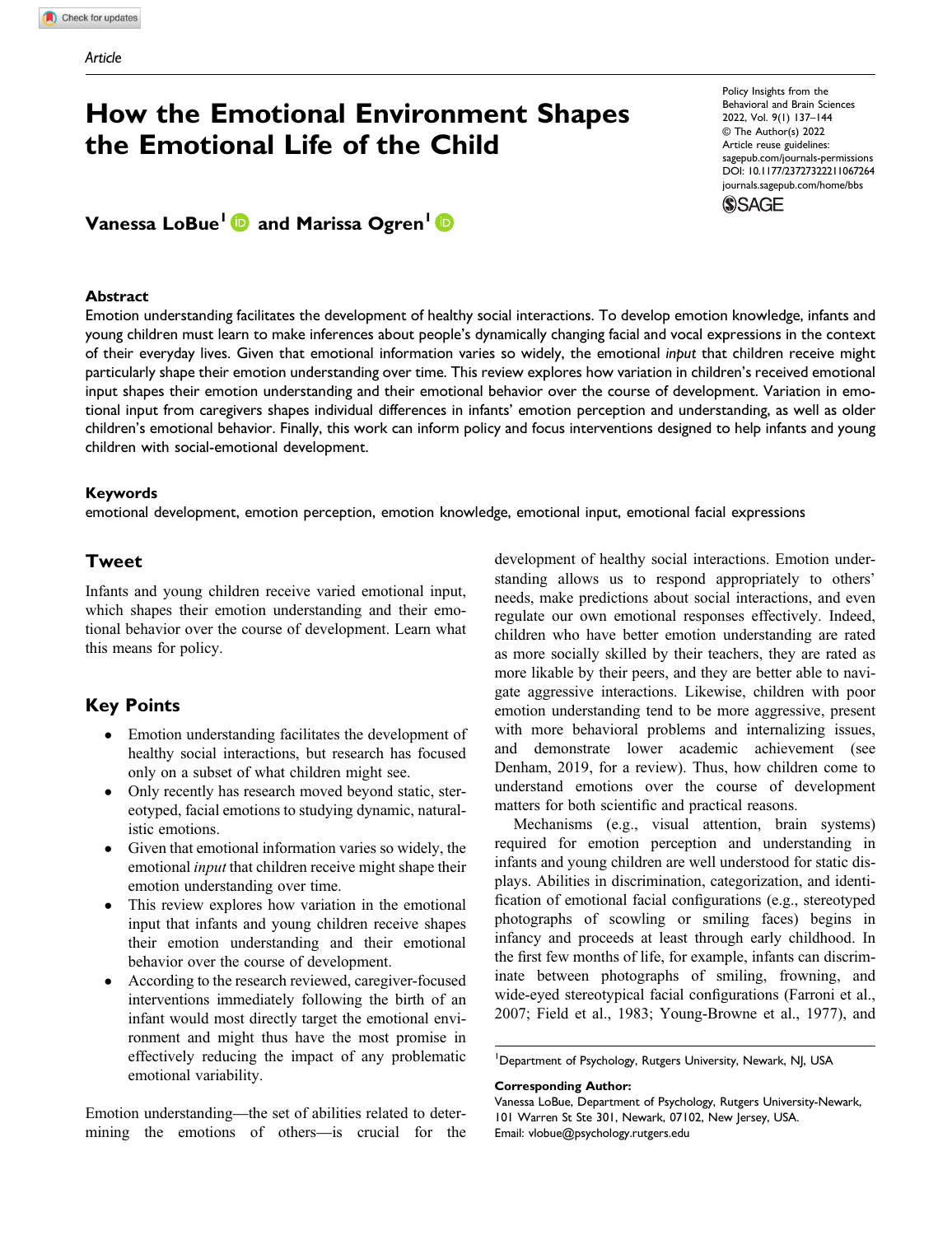can differentiate between wide-eyed gasping poses, frowning poses, and scowling poses by around 5 to 6 months (Schwartz et al., 1985; Serrano et al., 1992). By 6 to 7 months, infants can group different models posing the same emotional expression (Nelson et al., 1979), and they can detect category boundaries when images are morphed from one stereotypic configuration to another (Kotsoni et al., 2001). Between 12 to 18 months, infants use stereotyped fear configurations to guide action, avoiding novel objects or drop-offs that are paired with an adult's fearful face (Mumme et al., 1996; Mumme & Fernald, 2003; Sorce et al., 1985). And between the ages of 2 and 3, children begin to produce the expected labels for various stereotyped facial configurations, first by correctly distinguishing smiling (positive) versus scowling or frowning (negative) poses, then later, by correctly producing the specific labels (e.g., angry, sad, afraid) for various emotion categories (Widen, 2013; Widen & Russell, 2008).

Despite this abundance of research suggesting that even infants have precocious abilities to discriminate between static stereotyped emotion configurations, emotional information in the real world is much more complex than these posed stereotypes represent. In fact, adults rarely express instances of emotion using posed, stereotypical configurations in everyday emotional interactions. In reality, people express instances of emotion with considerably more variation (Barrett et al., 2019). Further, a given facial expression can represent various emotion categories when expressed naturalistically; for example, people scowl when they are angry or sad, and they smile when they are happy, nervous, or even afraid. In addition, emotional expressions vary as a function of context and culture, and individuals express emotions differently even in very similar situations (Barrett et al., 2019).

Given that emotional information varies so widely, the emotional *input* that infants receive can also vary significantly (Oakes, 2017; Smith et al., 2018). This begs the question of how natural variation in emotional input might shape children's emotion understanding, and perhaps even their emotional behavior over the course of development. Here, we discuss evidence that variations in emotional input from caregivers shapes individual differences in infants' emotion perception and understanding. We also show how emotional input shapes older children's emotional behavior. Finally, we discuss how this work can inform policy, and specifically, where to focus interventions designed to help infants and young children with emotion understanding and socialemotional development more broadly.

### How Input Shapes Children's Emotion Perception

Currently, few existing datasets record the emotional input that typically developing infants and young children

receive in their environments. Indeed, many researchers have long assumed that emotion categories have exemplars that share a typical or representative set of features including emotional facial expressions that all individuals should universally express in a similar way (e.g., Izard, 2007; for discussion, see Barrett et al., 2019). However, more recent theories of emotional development broadly emphasize that emotional expression is variable and context-dependent (e.g., Barrett, 2017a; Hoemann et al., 2020; LoBue & Adolph, 2019); emotion categories are conceptually based populations of variable, situation-specific instances (Barrett, 2017a). Thus, individual differences in the emotional environment—or in this case, the emotional expressiveness of caregivers—might differentially shape emotion perception over time.

As some indirect evidence from clinical populations suggests, the emotional input to infants and young children affects how they perceive emotional facial configurations. For example, because of the increased exposure to negative affect in the emotional environment, infants of depressed mothers show a novelty response to positive emotional expressions, they have difficulty differentiating between positive and neutral expressions, and they demonstrate a habituation response to negative emotional expressions. Indeed, depressed mothers express more negative affect than do nondepressed mothers (e.g., Murray et al., 1993), even in face-to-face interactions with their infants (Aktar et al., 2017; Feldman et al., 2009). Perhaps not surprisingly then, infants of depressed mothers show less interest in negative facial configurations than do infants of non-depressed mothers (Cohn et al., 1990; Field, 1992). Likewise, infants of depressed mothers take longer to disengage (look away from) stereotypically happy configurations than do infants of non-depressed mothers (Diego et al., 2004; Field et al., 1998). Furthermore, while 5-month-old infants can typically differentiate between happy and neutral facial configurations in a habituation paradigm, infants of depressed mothers have difficulty discriminating between neutral and smiling faces (Bornstein et al., 2011).

Similarly, anxious mothers are often less sensitive to their infants' needs, less emotionally responsive, and more interfering when compared to non-anxious mothers (e.g., Kaitz & Maytal, 2005). Thus, infants of anxious caregivers might receive less feedback about their own emotional responses than infants of non-anxious caregivers, possibly making emotional information less salient. Accordingly, infants of anxious mothers engage less (duration of looking) with emotional facial configurations when compared to infants of non-anxious mothers (Vallorani et al., 2021). Further, infants of anxious mothers have difficulty disengaging (looking away from) negative facial configurations, especially angry or threatening ones (Morales et al., 2017). Thus, infants of anxious mothers appear to be less engaged with emotional facial configurations in general than infants of non-anxious mothers, with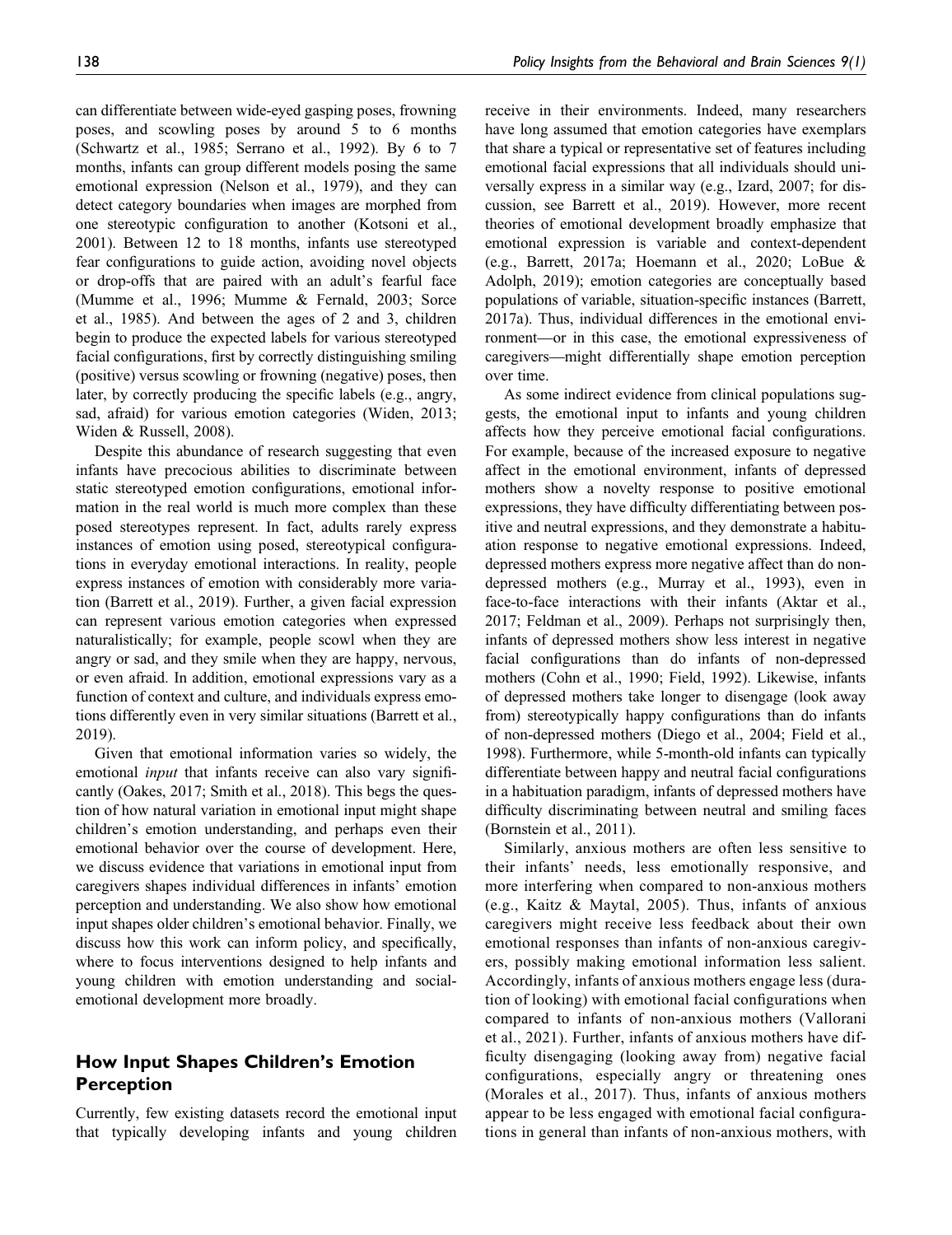the exception of threatening or anger configurations, in which they demonstrated a heightened sensitivity.

Like infants of anxious mothers, older children who have been physically maltreated are particularly sensitive to the presence of stereotypical anger configurations (Pollak & Kistler, 2002), but are less accurate than non-maltreated children at identifying configurations that represent emotion categories besides anger, especially positive emotions (Harms et al., 2019). For example, when shown an array of facial configurations that slowly morph from angry stereotypes to fearful or sad stereotypes, children are quite skilled at identifying the boundary where the face shifts from a predominantly angry to a predominantly fearful or sad expression. Children who have been physically maltreated, however, still identify some faces that have crossed the threshold from angry to sad/fearful as angry, suggesting that they are overly sensitive to angry configurations. This fits with literature suggesting that caregivers who physically maltreat their children express more anger, but less variability in their affective responses than caregivers of non-maltreated children (Plate et al., 2019; Shackman & Pollak, 2014).

Together, this work provides an indirect link between caregivers' emotionality and trajectories of emotion perception in infants and young children. But one could argue that anxiety, depression, and maltreatment constitute atypical emotional environments, and that infants who experience more typical forms of emotional variation would not demonstrate differences in emotion perception. However, milder, everyday stress might also change the emotional environment in ways that shape infants' emotion perception over time. One commonly experienced feature of a typical environment, for example, is everyday parenting stress, or what can be operationalized as "parenting hassles" (Crnic & Greenberg, 1990). Even minor parenting hassles can translate to meaningful differences in the way parents interact with their infants and young children. For example, parenting hassles link to more authoritarian parenting and less positive, less responsive interactions with children (Belsky et al., 1995; Crnic & Greenberg, 1990; Deater-Deckard & Scarr, 1996).

A recent study demonstrated that infants exposed to heightened levels of normative parenting hassles show differential responses to emotional facial configurations when compared to infants exposed to lower or average levels of hassles. In the study, infants at 4, 8, and 12 months of age saw happy, angry, and neutral facial configurations on one of the four corners of a screen, and eye-trackers measured how quickly they detected, or first fixated, each face. At 4 months, the infants whose parents reported a high number of parenting hassles were faster to detect angry or threatening facial configurations compared to the other infants. However, while infants of parents who reported a low or average number of hassles got faster to detect threat over time relative to the other emotions, infants of parents who reported high levels of hassles slowed in their detection of angry (but not happy) facial configurations compared to neutral faces

between 4 and 12 months (Burris et al., 2021). This suggests that high levels of normative parenting stress relate to differences in the way infants perceive emotional information, and that these differences are detectable by 4 months of age.

While most of these studies have examined the negative impact of emotional input on infant and child development, the direction of these results is not always negative. For example, a recent study presented 9-month-old infants with angry, sad, and happy faces, each paired with a neutral face. For each pair, an emotional voice corresponded to each of the emotional facial configurations. Caregivers who self-reported more emotional expressiveness had infants who were more successful at matching happy and neutral faces with their corresponding voices (Ogren et al., 2018). These results suggest that family members' broad patterns of emotional expressiveness, spanning multiple emotion categories, might provide infants with more examples of what various emotions convey and how they are typically expressed, leading to better emotion matching (Ogren & Johnson, 2020).

Beyond emotional facial expressions, emotion language could also guide the development of infants' emotion understanding. In fact, several researchers have argued that emotion language may be particularly important for helping children learn to group emotional information and draw boundaries between different emotion categories (Barrett, 2017b; Barrett et al., 2019; Hoemann et al., 2020; Lindquist et al., 2015; Lindquist & Gendron, 2013). Accordingly, children's language abilities relate to emotion understanding between the ages of 4 and 11 (Cutting & Dunn, 1999; Pons et al., 2003). Further, parent mental-state language relates to children's emotion understanding before the age of 7 (Tompkins et al., 2018). Between 14 and 18 months, infants can map labels (e.g., "toma") to faces (Ruba et al., 2020a) and use those labels to create superordinate categories of emotion (Ruba et al., 2020b), showing that before the age of 2, infants are capable of mapping emotion words to broad emotion categories. Thus, beginning in infancy, the emotion language children receive may influence their developing perception and understanding of emotion categories.

Taken together, characteristics of the caregivers' emotionality and language are related to the development of emotion perception from early in infancy. This suggests that emotional input from parents might shape the way infants perceive emotional information. Indeed, less engagement, or slower looking, and difficulty disengaging from emotional stimuli—characteristic of infants of anxious mothers—associate with the development of anxiety in infants and children. Thus, emotional input from depressed or anxious caregivers could provide a foundation for the development of these same emotional problems in the infants themselves (see Burris et al., 2019 for a review). Further, physically maltreated boys who have a bias for angry faces are more aggressive than their same-aged peers, suggesting that a bias for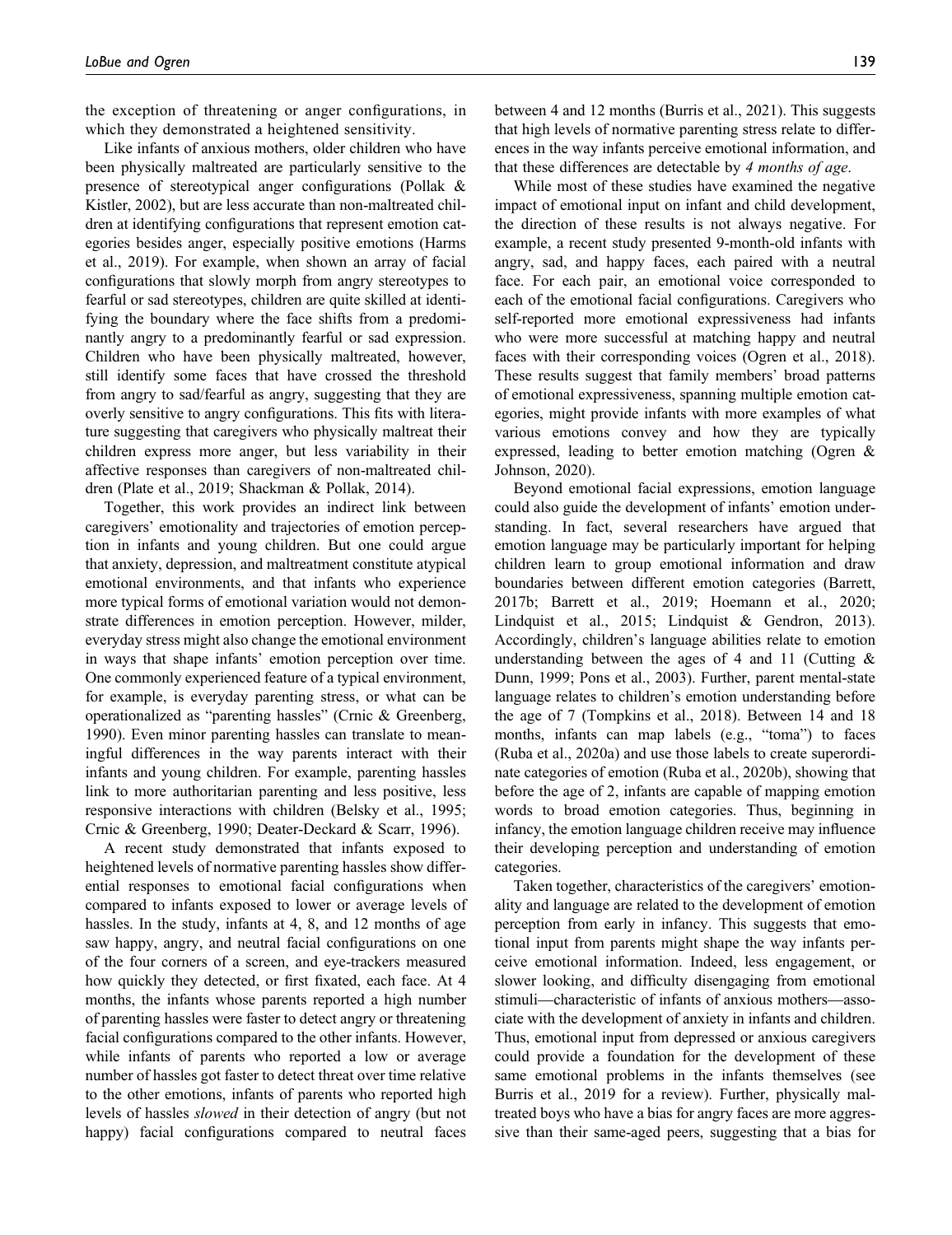anger in emotional facial configurations might translate into more externalizing behaviors over time, at least in boys (Shackman & Pollak, 2014). Thus, the way infants and young children perceive and understand emotional expressions might affect how emotional information is represented and subsequently guides social interactions.

### How Input Shapes Children's Emotional Behavior

While the evidence that emotional input from caregivers is related to emotion perception in infants and young children is compelling, it does not provide a causal link between the input children receive and their subsequent emotion perception abilities. However, emotional input can directly affect infants' and young children's emotional behavior. For example, 12-month-old infants avoid crawling over the deep side of a glass-covered drop-off if their mothers stand on the other side posing a fearful facial expression. Conversely, when mothers pose a happy face instead of a fearful face, most of the infants cross (Sorce et al., 1985). Eighteen-month-old infants avoid walking over ambiguous drop-offs on a real cliff (with no safety glass) when their mothers behave fearfully, but they traverse the cliff when their mothers smile and beckon them to descend (Tamis-LeMonda et al., 2008). Twelve-month-old infants also play less with toys that were previously paired with a fearful face and/or voice than toys paired with happy or neutral faces and voices (Mumme et al., 1996; Mumme & Fernald, 2003)—as do 15- to 20-month-old infants (Dubi et al., 2008; Gerull & Rapee, 2002). Emotional input from adults can elicit avoidance-related responding in both infants and toddlers.

With older children, negative input from the face can lead to avoidance responses *and* an increase in actual fear, or what is often measured as children's fear beliefs. For example, when researchers paired negative or positive facial expressions with novel animals, 7- to 10-year-old children were more reluctant to approach the animal paired with the negative expression, and reported greater fear beliefs about these animals when compared with animals paired with the positive expression (Askew & Field, 2007; Broeren et al., 2011).

Even stronger effects of negative input have been found for the use of negative verbal information. For example, after pairing a novel animal with either negative, positive, or neutral verbal information, 6- to 9-year-old children showed greater avoidance responses, higher fear beliefs, and increased heart rate when asked to approach the animal paired with the negative verbal information when compared to the animals paired with the positive and neutral information (Field & Lawson, 2003; Field & Schorah, 2007). The increase in fear beliefs and avoidance behavior resulting from negative verbal information are still evident after 6

months, suggesting that verbal input can have long-lasting effects on children's fear beliefs and fearful behavior (Field et al., 2008).

Further, increased fear beliefs that result from negative verbal information might also generalize to other stimuli. For example, 4- to 12-year-old children, presented with either positive or negative information about a novel dog-like animal, were more fearful of the animal after receiving negative versus positive information, and this response was still evident after a 1-week delay. Most importantly, children who were given negative information about the novel animal also became more fearful of other dogs and similar animals after the manipulation (Muris et al., 2002).

Taken together, this body of work demonstrates that negative information can have a causal effect on emotional behavior, in both infants and young children. In fact, the vast majority (up to 89%) of intense childhood fears apparently comes from negative verbal information, either delivered from parents or from the media (Ollendick & King, 1991). Negative verbal information might even help account for some of our most common phobias, such as fears of snakes and spiders. In recorded parent-child conversations as they walked through a reptile house at a local zoo, both parents and children provided less positive and more negative information about snakes and spiders than other animals, and most of the time, parents were the ones initiating these conversations (Conrad et al., 2021). In a more controlled study, parents and their preschool-aged children read a neutral book about snakes, spiders, lizards, and turtles, while researchers recorded their conversations. Again, both parents and children provided less positive and more negative information about snakes and spiders than about the other animals. On top of that, parents' own fears of snakes and spiders and their use of negative language during the book reading were related to children's fears (Reider et al., 2021 under review).

Although parents' own language might shape children's fears of snakes and spiders, reducing negative language can also reduce children's fears. Using the same paradigm, before reading the neutral picture book, researchers simply told parents that their own negative language could promote the development of specific fears in their children. In this condition, parents used less negative language when compared to a control condition. Further, children in this condition expressed less fear of snakes and spiders than children in the control group (Reider et al., 2021 under review). Reducing negative language can reduce fear in children. Likewise, increasing positive information about novel stimuli can decrease children's fear beliefs and increase their approach behaviors (Field & Lawson, 2003; Muris et al., 2002).

Further, language about emotions can predict positive, prosocial behaviors, such as helping and sharing. For example, in a storybook interaction between parents and their toddlers, parents who talked more about emotions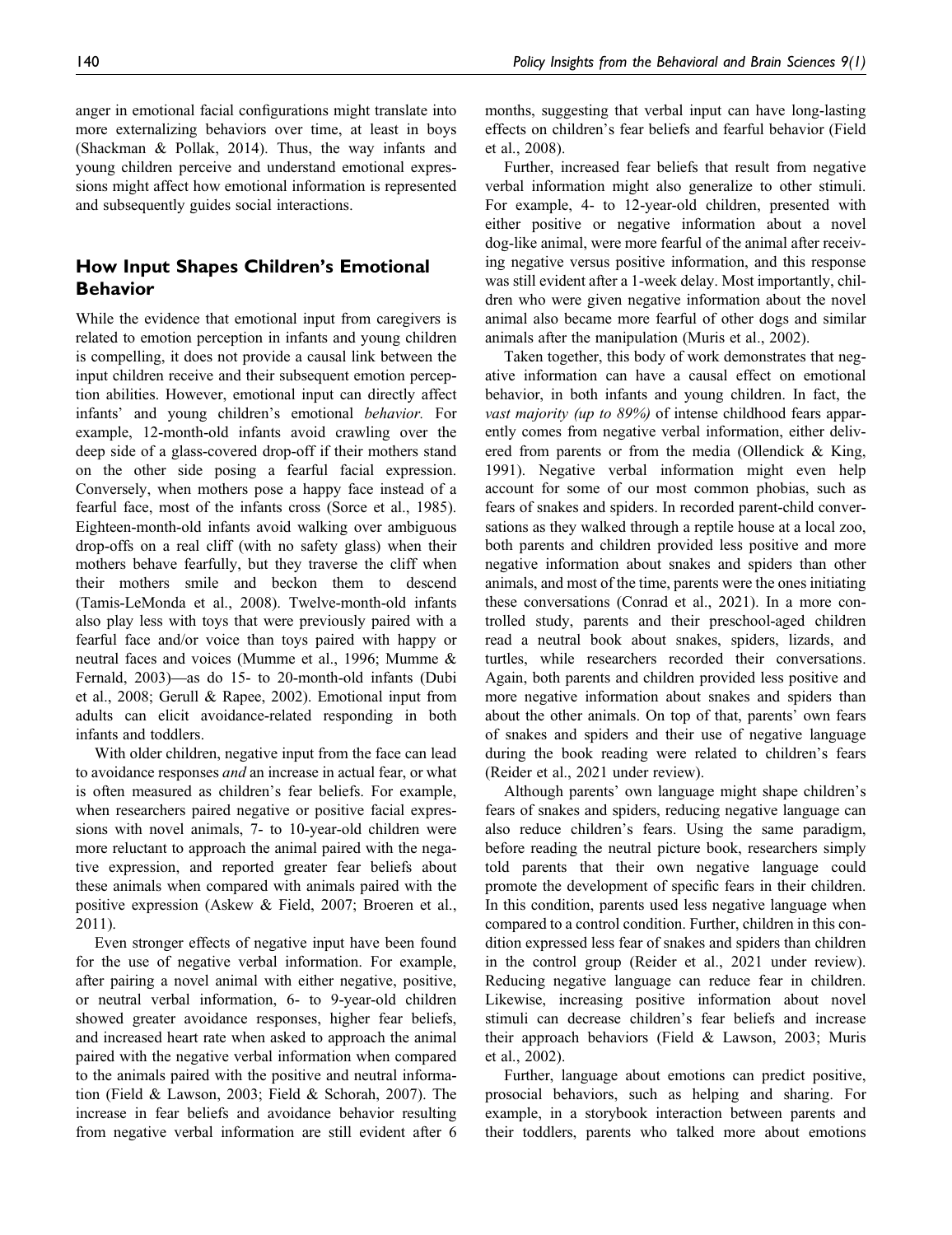while reading the book had 18 to 24-month-old children who helped and shared more than parents who engaged in less emotion talk (Brownell et al., 2013). Overall, negative emotional input—from both emotional expressions and from negative language—can promote avoidance behavior and fear beliefs in children. But likewise, positive emotional input can reduce avoidance behavior and fear beliefs in children, and even promote prosocial behavior.

### Implications for Policy

Altogether, input from a child's emotional environment can shape their emotion perception over the first few years of life. Thus, differences in emotional input might contribute to how emotion information is acquired, represented, and subsequently used to guide social interactions. Emotional input, both through emotional expressions and emotional language, can directly affect infant and young children's behaviors and fear beliefs, and while negative input can increase fearful behaviors, positive input can decrease them. This work has several implications for interventions and policy.

First and foremost, emotional input begins to shape the infants' emotional understanding from the first few months of life. Indeed, differences in trajectories of infants' emotion perception based on environmental factors start as early as 4 months of age (Burris et al., 2021). The neural circuitry that supports the processing of faces and emotional information develops during the first year of life (Bowman et al., 2021). Moreover, individual differences in emotion understanding are stable from 3 to 6 years of age (Brown & Dunn, 1996), and from 7 to 11 years of age (Pons & Harris, 2005). Thus, by the time children are in preschool, their emotion understanding is already stable, suggesting that interventions might be most effective starting early in infancy, even as early as 4 months of age.

Second, the emotional input that infants receive most often comes from the people in their immediate environment, such as their caregivers. Thus, rather than focusing on the infants themselves, interventions aimed to help infants' developing emotion understanding should likely begin with the caregivers. Children of parents with anxiety and depression are at increased risk of developing these problems themselves (Woodruff-Borden et al., 2002). Of course, this relation could also have a biological basis. Indeed, mothers who are anxious while pregnant are more likely to have infants who later develop emotional problems (O'Connor et al., 2002; Van den Bergh & Marcoen, 2004); stress, or changes in a pregnant mother's mood might change the physiology of the prenatal environment, potentially affecting the biology of the developing fetus (Beijers et al., 2014; Kaplan et al., 2008). However, as discussed above, anxious parents also provide infants with a different emotional input when compared to non-anxious parents: they are less engaged during interactions with their children (Woodruff-Borden et al., 2002). Further, they are often less

sensitive to their infants' needs, and they are more interfering when compared to non-anxious mothers (e.g., Kaitz & Maytal, 2005). These behaviors create a different emotional environment for infants that could shape the way they perceive and understand emotional expressions.

Anxiety is common, affecting approximately one-third of adults during their lifetime (Bandelow & Michaelis, 2015). According to the World Health Organization, depression is also common, affecting over 300 million people, or 4.4% of the world's population (WHO, 2017). Postpartum depression is even more common, affecting 10 to 15% of new mothers (Patel et al., 2012). Given the commonality of anxiety and depression in adults, especially new mothers, interventions that target parents with infants—particularly mothers immediately postpartum—might be the most effective way to mitigate any developmental problems with emotional understanding. This does not preclude interventions that target the children themselves. Indeed, a recent metaanalysis on the efficacy of emotion understanding interventions for children (e.g., Roots of Empathy Program, Mixed Emotion Training) suggests that they are effective (Sprung et al., 2015). But, interventions that target the caregivers have been effective in reducing childhood emotional problems as well (e.g., Rapee et al., 2009). And according to the research reviewed here, caregiver-focused interventions would more directly target the emotional environment, thus more effectively reducing the source of any problematic emotional variability when compared to child-focused interventions. Furthermore, designing interventions that help brand new parents cope with the stress of parenthood might change the emotional environment for the infant before it begins shaping emotion perception. Thus, early parent-focused interventions might be the best way to proactively promote the development of emotion understanding, therefore carrying the most potential to encourage long-term social-emotional health in children and families.

#### Author's Note

The current research was supported by a James McDonnell Foundation Scholar Award for Understanding Human Cognition to Vanessa LoBue, and an NIH Postdoctoral Fellowship to Marissa Ogren (F32HD105316).

#### Declaration of Conflicting Interests

The authors declared no potential conflicts of interest with respect to the research, authorship, and/or publication of this article.

#### Funding

The authors disclosed receipt of the following financial support for the research, authorship, and/or publication of this article: This work was supported by the James McDonnell Foundation Scholar Award for Understanding Human Cognition. NIH Postdoctoral Fellowship to Marissa Ogren (grant number F32HD105316).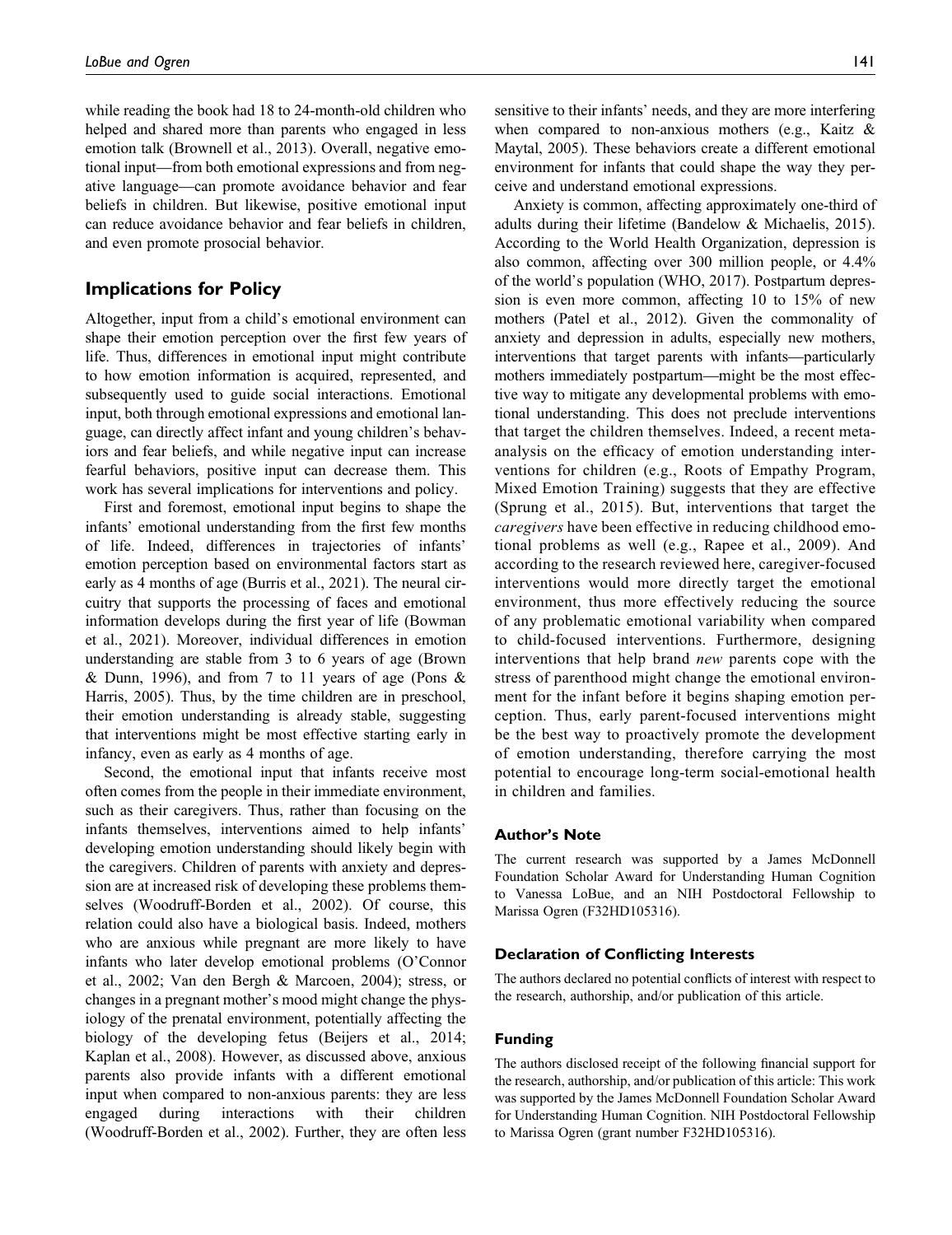#### ORCID iDs

Vanessa LoBue <https://orcid.org/0000-0002-4386-3549> Marissa Ogren **b** <https://orcid.org/0000-0003-4441-5219>

### **References**

- Aktar, E., Colonnesi, C., de Vente, W., Majdandžić, M., & Bögels, S. M. (2017). How do parents' depression and anxiety, and infants' negative temperament relate to parent–infant face-to-face interactions. [Development and Psychopathology](https://doi.org/10.1017/S0954579416000390), 29(3), 697–710.<https://doi.org/10.1017/S0954579416000390>
- Askew, C., & Field, A. P. (2007). Vicarious learning and the devel-opment of fears in childhood. [Behaviour Research and](https://doi.org/10.1016/j.brat.2007.06.008) [Therapy](https://doi.org/10.1016/j.brat.2007.06.008), 45, 2616–2627. [https://doi.org/10.1016/j.brat.2007.](https://doi.org/10.1016/j.brat.2007.06.008) [06.008](https://doi.org/10.1016/j.brat.2007.06.008)
- Bandelow, B., & Michaelis, S. (2015). Epidemiology of anxiety disorders in the 21st century. [Dialogues in Clinical Neuroscience](https://doi.org/10.31887/DCNS.2015.17.3/bbandelow), 17(3), 327. [https://doi.org/10.31887/DCNS.2015.17.3/](https://doi.org/10.31887/DCNS.2015.17.3/bbandelow) [bbandelow](https://doi.org/10.31887/DCNS.2015.17.3/bbandelow)
- Barrett, L. F., Adolphs, R., Marsella, S., Martinez, A. M., & Pollak, S. D. (2019). Emotional expressions reconsidered: Challenges to inferring emotion from human facial movements. [Psychological Science in the Public Interest](https://doi.org/10.1177/1529100619832930), 20(1), 1–68. <https://doi.org/10.1177/1529100619832930>
- Barrett, L. F. (2017b). How emotions are made: The secret life of the brain. New York, NY.
- Barrett, L. F. (2017a). The theory of constructed emotion: An active inference account of interoception and categorization. [Social](https://doi.org/10.1093/scan/nsw156) [Cognitive and Affective Neuroscience](https://doi.org/10.1093/scan/nsw156), 12(1), 1–23. [https://doi.](https://doi.org/10.1093/scan/nsw156) [org/10.1093/scan/nsw156](https://doi.org/10.1093/scan/nsw156)
- Beijers, R., Buitelaar, J. K., & de Weerth, C. (2014). Mechanisms underlying the effects of prenatal psychosocial stress on child outcomes: Beyond the HPA axis. [European Child &](https://doi.org/10.1007/s00787-014-0566-3) [Adolescent Psychiatry](https://doi.org/10.1007/s00787-014-0566-3), 23(10), 943–956. [https://doi.org/10.](https://doi.org/10.1007/s00787-014-0566-3) [1007/s00787-014-0566-3](https://doi.org/10.1007/s00787-014-0566-3)
- Belsky, J., Crnic, K., & Woodworth, S. (1995). Personality and parenting: Exploring the mediating role of transient mood and daily hassles. [Journal of Personality](https://doi.org/10.1111/j.1467-6494.1995.tb00320.x), 63, 905–931. [https://doi.](https://doi.org/10.1111/j.1467-6494.1995.tb00320.x) [org/10.1111/j.1467-6494.1995.tb00320.x](https://doi.org/10.1111/j.1467-6494.1995.tb00320.x)
- Bornstein, M. H., Arterberry, M. E., Mash, C., & Manian, N. (2011). Discrimination of facial expression by 5-month-old infants of nondepressed and clinically depressed mothers. [Infant](https://doi.org/10.1016/j.infbeh.2010.10.002) [Behavior and Development](https://doi.org/10.1016/j.infbeh.2010.10.002), 34(1), 100–106. [https://doi.org/](https://doi.org/10.1016/j.infbeh.2010.10.002) [10.1016/j.infbeh.2010.10.002](https://doi.org/10.1016/j.infbeh.2010.10.002)
- Bowman, L. C., McCormick, S. A., Kane-Grade, F., Xie, W., Bosquet Enlow, M., & Nelson, C. A. (2021, in press). Infants' neural responses to emotional faces are related to maternal anxiety. Journal of Child Psychology and Psychiatry.
- Broeren, S., Lester, K. J., Muris, P., & Field, A. P. (2011). They are afraid of the animal, so therefore I am too: Influence of peer modeling on fear beliefs and approach–avoidance behaviors towards animals in typically developing children. [Behaviour](https://doi.org/10.1016/j.brat.2010.11.001) [Research and Therapy](https://doi.org/10.1016/j.brat.2010.11.001), 49, 50–57. [https://doi.org/10.1016/j.](https://doi.org/10.1016/j.brat.2010.11.001) [brat.2010.11.001](https://doi.org/10.1016/j.brat.2010.11.001)
- Brown, J. R., & Dunn, J. (1996). Continuities in emotion understanding from three to six years. *[Child Development](https://doi.org/10.2307/1131861)*, 67(3), 789–802.<https://doi.org/10.2307/1131861>
- Brownell, C. A., Svetlova, M., Anderson, R., Nichols, S. R., & Drummond, J. (2013). Socialization of early prosocial

behavior: Parents' talk about emotions is associated with sharing and helping in toddlers. *[Infancy](https://doi.org/10.1111/j.1532-7078.2012.00125.x)*, 18(1), 91-119. <https://doi.org/10.1111/j.1532-7078.2012.00125.x>

- Burris, J. L., Oleas, D., Reider, L., Buss, K. A., Pérez-Edgar, K., & LoBue, V. (2019). Biased attention to threat: Answering old questions with young infants. [Current Directions in](https://doi.org/10.1177/0963721419861415) [Psychological Science](https://doi.org/10.1177/0963721419861415), 28, 534–539. [https://doi.org/10.1177/](https://doi.org/10.1177/0963721419861415) [0963721419861415](https://doi.org/10.1177/0963721419861415)
- Burris, J. L., Reider, L. B., Oleast, D. S., Gunther, K. E., Buss, K., Pérez-Edgar, K., Field, A. P., & LoBue, V. (2021, under review). Moderating effects of environmental stressors on the development of attention to threat in infancy.
- Cohn, J. F., Campbell, S. B., Matias, R., & Hopkins, J. (1990). Face-to-face interactions of postpartum depressed and nondepressed mother-infant pairs at 2 months. [Developmental](https://doi.org/10.1037/0012- 1649.26.1.15) [Psychology](https://doi.org/10.1037/0012- 1649.26.1.15), 26(1), 15–23. [https://doi.org/10.1037/0012-](https://doi.org/10.1037/0012- 1649.26.1.15) [1649.26.1.15](https://doi.org/10.1037/0012- 1649.26.1.15)
- Conrad, M., Reider, L. B., & LoBue, V. (2021). Exploring parentchild conversations about live snakes and spiders: Implications for the development of animal fears. [Visitor Studies](https://doi.org/10.1080/10645578.2020.1865089), 24, 58–78. <https://doi.org/10.1080/10645578.2020.1865089>
- Crnic, K. A., & Greenberg, M. T. (1990). Minor parenting stresses with young children. [Child Development](https://doi.org/10.2307/1130770), 61(5), 1628–1637. <https://doi.org/10.2307/1130770>
- Cutting, A. L., & Dunn, J. (1999). Theory of mind, emotion understanding, language, and family background: Individual differences and interrelations. [Child Development](https://doi.org/10.1111/1467-8624.00061), 70, 853–865. <https://doi.org/10.1111/1467-8624.00061>
- Deater-Deckard, K., & Scarr, S. (1996). Parenting stress among dual-earner mothers and fathers: Are there gender differences? [Journal of Family Psychology](https://doi.org/10.1037/0893-3200.10.1.45), 10(1), 45. [https://doi.org/10.](https://doi.org/10.1037/0893-3200.10.1.45) [1037/0893-3200.10.1.45](https://doi.org/10.1037/0893-3200.10.1.45)
- Denham, S. A. (2019). Emotional competence during childhood and adolescence. In V. LoBue, P. Pérez-Edgar, & K. Buss (Eds.), Handbook of emotional development. Springer.
- Diego, M. A., Field, T., Jones, N. A., Hernandez-Reif, M., Cullen, C., Schanberg, S., & Kuhn, C. (2004). EEG Responses to mock facial expressions by infants of depressed mothers. [Infant](https://doi.org/10.1016/j.infbeh.2003.10.001) [Behavior and Development](https://doi.org/10.1016/j.infbeh.2003.10.001), 27(2), 150–162. [https://doi.org/](https://doi.org/10.1016/j.infbeh.2003.10.001) [10.1016/j.infbeh.2003.10.001](https://doi.org/10.1016/j.infbeh.2003.10.001)
- Dubi, K., Rapee, R. M., Emerton, J. L., & Schniering, C. A. (2008). Maternal modeling and the acquisition of fear and avoidance in toddlers: Influence of stimulus preparedness and child temperament. [Journal of Abnormal Child Psychology](https://doi.org/10.1007/s10802-007-9195-3), 36, 499–512. <https://doi.org/10.1007/s10802-007-9195-3>
- Farroni, T., Menon, E., Rigato, S., & Johnson, M. H. (2007). The perception of facial expressions in newborns. [European](https://doi.org/10.1080/17405620601046832) [Journal of Developmental Psychology](https://doi.org/10.1080/17405620601046832), 4, 2-13. [https://doi.](https://doi.org/10.1080/17405620601046832) [org/10.1080/17405620601046832](https://doi.org/10.1080/17405620601046832)
- Feldman, R., Granat, A., Pariente, C., Kanety, H., Kuint, J., & Gilboa-Schechtman, E. (2009). Maternal depression and anxiety across the postpartum year and infant social engagement, fear regulation, and stress reactivity. [Journal of the](https://doi.org/10.1097/CHI.0b013e3181b21651) [American Academy of Child & Adolescent Psychiatry](https://doi.org/10.1097/CHI.0b013e3181b21651), 48(9), 919–927.<https://doi.org/10.1097/CHI.0b013e3181b21651>
- Field, A. P., & Lawson, J. (2003). Fear information and the development of fears during childhood: Effects on implicit fear responses and behavioural avoidance. [Behaviour Research](https://doi.org/10.1016/S0005-7967(03)00034-2) [and Therapy](https://doi.org/10.1016/S0005-7967(03)00034-2), 41, 1277–1293. [https://doi.org/10.1016/S0005-](https://doi.org/10.1016/S0005-7967(03)00034-2) [7967\(03\)00034-2](https://doi.org/10.1016/S0005-7967(03)00034-2)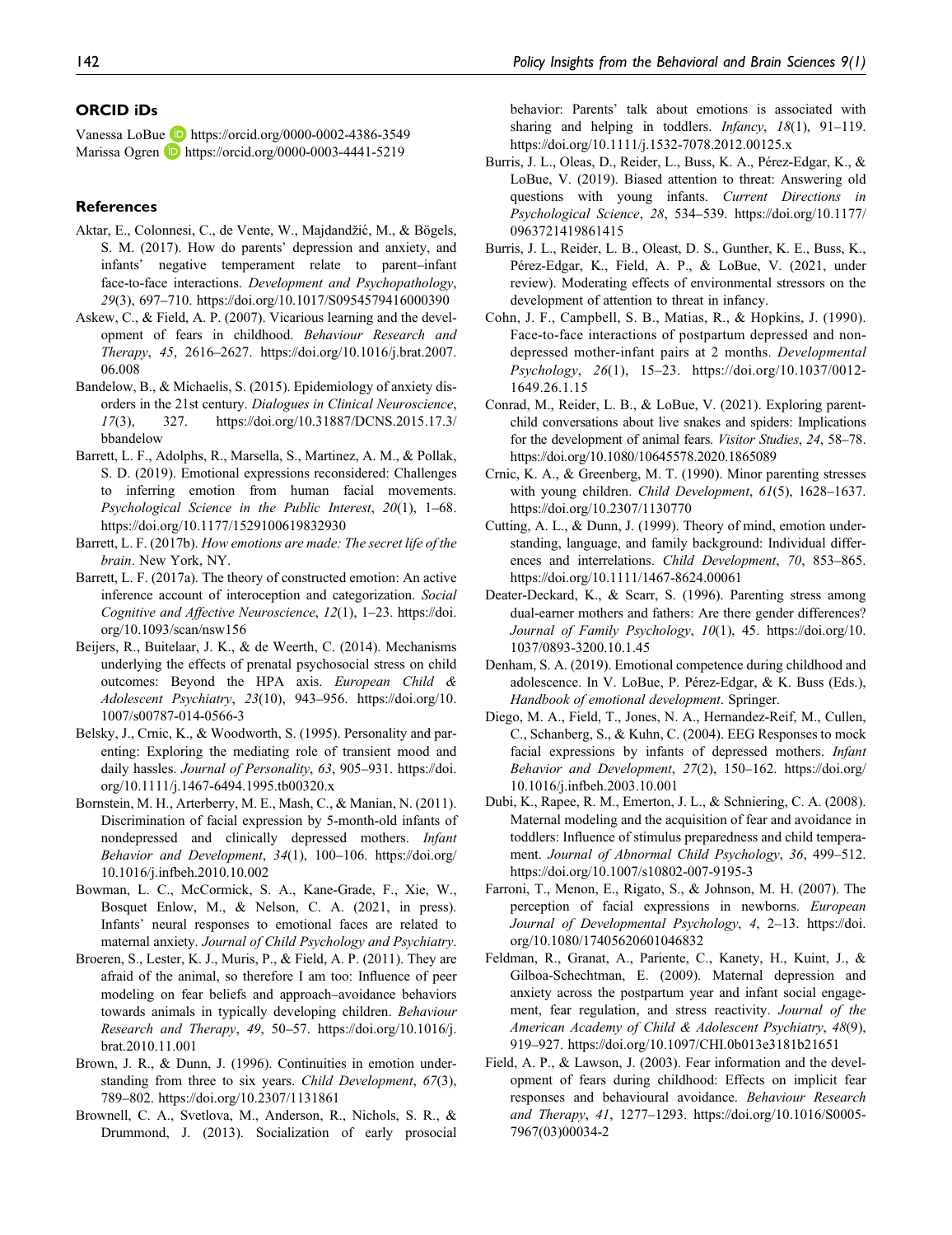- Field, A. P., Lawson, J., & Banerjee, R. (2008). The verbal threat information pathway to fear in children: The longitudinal effects on fear cognitions and the immediate effects on avoidance behavior. [Journal of Abnormal Psychology](https://doi.org/10.1037/0021-843X.117.1.214), 117, 214– 224.<https://doi.org/10.1037/0021-843X.117.1.214>
- Field, A. P., & Schorah, H. (2007). The verbal information pathway to fear and heart rate changes in children. [Journal of Child](https://doi.org/10.1111/j.1469-7610.2007.01772.x) [Psychology and Psychiatry](https://doi.org/10.1111/j.1469-7610.2007.01772.x), 48(11), 1088-1093. [https://doi.](https://doi.org/10.1111/j.1469-7610.2007.01772.x) [org/10.1111/j.1469-7610.2007.01772.x](https://doi.org/10.1111/j.1469-7610.2007.01772.x)
- Field, T. (1992). Infants of depressed mothers. [Development and](https://doi.org/10.1017/S0954579400005551) [Psychopathology](https://doi.org/10.1017/S0954579400005551), 4(1), 49–66. [https://doi.org/10.1017/](https://doi.org/10.1017/S0954579400005551) [S0954579400005551](https://doi.org/10.1017/S0954579400005551)
- Field, T., Pickens, J., Fox, N. A., Gonzalez, J., & Nawrocki, T. (1998). Facial expression and EEG responses to happy and sad faces/voices by 3-month-old infants of depressed mothers. [British Journal of Developmental Psychology](https://doi.org/10.1111/j.2044-835X.1998.tb00766.x), 16(4), 485– 494.<https://doi.org/10.1111/j.2044-835X.1998.tb00766.x>
- Field, T. M., Woodson, R., Greenberg, R., & Cohen, D. (1983). Facial expression by neonates. Annual Progress in Child Psychiatry and Child Development, 16, 119–125.
- Gerull, F. C., & Rapee, R. M. (2002). Mother knows best: Effects of maternal modeling on the acquisition of fear and avoidance behavior in toddlers. [Behaviour Research and Therapy](https://doi.org/10.1016/S0005-7967(01)00013-4), 40, 279–287. [https://doi.org/10.1016/S0005-7967\(01\)00013-4](https://doi.org/10.1016/S0005-7967(01)00013-4)
- Harms, M. B., Leizke, B. T., & Pollak, S. D. (2019). Maltreatment and emotional development. In V. LoBue, P. Pérez-Edgar, & K. Buss (Eds.), Handbook of emotional development. Springer.
- Hoemann, K., Wu, R., LoBue, V., Oakes, L. M., Xu, F., & Feldman Barrett, L. (2020). Developing an understanding of emotion categories: Lessons from objects. [Trends in Cognitive Sciences](https://doi.org/10.1016/j.tics.2019.10.010), 24, 29–41.<https://doi.org/10.1016/j.tics.2019.10.010>
- Izard, C. E. (2007). Basic emotions, natural kinds, emotion schemas, and a new paradigm. [Perspectives on Psychological Science](https://doi.org/10.1111/j.1745-6916.2007.00044.x), 2, 260–280.<https://doi.org/10.1111/j.1745-6916.2007.00044.x>
- Kaitz, M., & Maytal, H. (2005). Interactions between anxious mothers and their infants: An integration of theory and research findings. Infant Mental Health Journal: Official Publication of The World Association for Infant Mental Health, 26(6), 570–597.
- Kaplan, L. A., Evans, L., & Monk, C. (2008). Effects of mothers' prenatal psychiatric status and postnatal caregiving on infant biobehavioral regulation: Can prenatal programming be modi-fied? [Early Human Development](https://doi.org/10.1016/j.earlhumdev.2007.06.004), 84(4), 249-256. [https://doi.](https://doi.org/10.1016/j.earlhumdev.2007.06.004) [org/10.1016/j.earlhumdev.2007.06.004](https://doi.org/10.1016/j.earlhumdev.2007.06.004)
- Kotsoni, E., de Haan, M., & Johnson, M. H. (2001). Categorical perception of facial expressions by 7-month-old infants. [Perception](https://doi.org/10.1068/p3155), 30, 1115–1125.<https://doi.org/10.1068/p3155>
- Lindquist, K. A., & Gendron, M. (2013). What's in a word? Language constructs emotion perception. [Emotion Review](https://doi.org/10.1177/1754073912451351), 5, 66–71.<https://doi.org/10.1177/1754073912451351>
- Lindquist, K. A., MacCormack, J. K., & Shablack, H. (2015). The role of language in emotion: Predictions from psychological constructionism. [Frontiers in Psychology](https://doi.org/10.3389/fpsyg.2015.00444), 6, Article 444. <https://doi.org/10.3389/fpsyg.2015.00444>
- LoBue, V., & Adolph, K. E. (2019). Fear in infancy: Lessons from snakes, spiders, heights, and strangers. [Developmental](https://doi.org/10.1037/dev0000675) [Psychology](https://doi.org/10.1037/dev0000675), 55, 1889–1907.<https://doi.org/10.1037/dev0000675>
- Morales, S., Brown, K. M., & Taber-Thomas, B. C., V. LoBue, K. A. Buss, & K. E. Pérez-Edgar (2017). Maternal anxiety predicts attentional bias towards threat in infancy. [Emotion](https://doi.org/10.1037/emo0000275)

[\(Washington, D.C.\)](https://doi.org/10.1037/emo0000275), 17, 874–883. [https://doi.org/10.1037/](https://doi.org/10.1037/emo0000275) [emo0000275](https://doi.org/10.1037/emo0000275)

- Mumme, D. L., & Fernald, A. (2003). The infant as onlooker: Learning from emotional reactions observed in a television scenario. [Child Development](https://doi.org/10.1111/1467-8624.00532), 74, 221–237. [https://doi.org/10.](https://doi.org/10.1111/1467-8624.00532) [1111/1467-8624.00532](https://doi.org/10.1111/1467-8624.00532)
- Mumme, D. L., Fernald, A., & Herrera, C. (1996). Infants' responses to facial and vocal emotional signals in a social referencing paradigm. [Child Development](https://doi.org/10.2307/1131775), 67, 3219–3237. [https://](https://doi.org/10.2307/1131775) [doi.org/10.2307/1131775](https://doi.org/10.2307/1131775)
- Muris, P., Merckelbach, H., de Jong, P. J., & Ollendick, T. H. (2002). The etiology of specific fears and phobias in children: A critique of the non-associative account. [Behaviour](https://doi.org/10.1016/S0005-7967(01)00051-1) [Research and Therapy](https://doi.org/10.1016/S0005-7967(01)00051-1), 40, 185–195. [https://doi.org/10.1016/](https://doi.org/10.1016/S0005-7967(01)00051-1) [S0005-7967\(01\)00051-1](https://doi.org/10.1016/S0005-7967(01)00051-1)
- Murray, L., Kempton, C., Woolgar, M., & Hooper, R. (1993). Depressed mothers' speech to their infants and its relation to infant gender and cognitive development. [Journal of child](https://doi.org/10.1111/j.1469-7610.1993.tb01775.x) [Psychology and Psychiatry](https://doi.org/10.1111/j.1469-7610.1993.tb01775.x), 34(7), 1083-1101. [https://doi.org/](https://doi.org/10.1111/j.1469-7610.1993.tb01775.x) [10.1111/j.1469-7610.1993.tb01775.x](https://doi.org/10.1111/j.1469-7610.1993.tb01775.x)
- Nelson, C. A., Morse, P. A., & Leavitt, L. A. (1979). Recognition of facial expressions by seven-month-old infants. [Child](https://doi.org/10.2307/1129358) [Development](https://doi.org/10.2307/1129358), 50, 1239–1242. [https://doi.org/10.2307/](https://doi.org/10.2307/1129358) [1129358](https://doi.org/10.2307/1129358)
- Oakes, L. M. (2017). Plasticity may change inputs as well as processes, structures, and responses. [Cognitive Development](https://doi.org/10.1016/j.cogdev.2017.02.012), 42, 4–14.<https://doi.org/10.1016/j.cogdev.2017.02.012>
- O'Connor, T. G., Heron, J., Golding, J., Beveridge, M., & Glover, V. (2002). Maternal antenatal anxiety and children's Behavioural/emotional problems at 4 years: Report from the Avon longitudinal study of parents and children. [The British](https://doi.org/10.1192/bjp.180.6.502) [Journal of Psychiatry](https://doi.org/10.1192/bjp.180.6.502), 180(6), 502–508. [https://doi.org/10.](https://doi.org/10.1192/bjp.180.6.502) [1192/bjp.180.6.502](https://doi.org/10.1192/bjp.180.6.502)
- Ogren, M., Burling, J. M., & Johnson, S. P. (2018). Family expressiveness relates to happy emotion matching among 9-monthold infants. [Journal of Experimental Child Psychology](https://doi.org/10.1016/j.jecp.2018.05.003), 174, 29–40.<https://doi.org/10.1016/j.jecp.2018.05.003>
- Ogren, M., & Johnson, S. P. (2020). Factors facilitating early emotion understanding development: Contributions to individual differences. [Human Development](https://doi.org/10.1159/000511628), 64(3), 108–118. [https://](https://doi.org/10.1159/000511628) [doi.org/10.1159/000511628](https://doi.org/10.1159/000511628)
- Ollendick, T. H., & King, N. J. (1991). Origins of childhood fears: An evaluation of Rachman's Theory of fear acquisition. [Behaviour Research and Therapy](https://doi.org/10.1016/0005-7967(91)90039-6), 29, 117-123. [https://doi.](https://doi.org/10.1016/0005-7967(91)90039-6) [org/10.1016/0005-7967\(91\)90039-6](https://doi.org/10.1016/0005-7967(91)90039-6)
- Patel, M., Bailey, R. K., Jabeen, S., Ali, S., Barker, N. C., & Osiezagha, K. (2012). Postpartum depression: A review. [Journal of Health Care for the Poor and Underserved](https://doi.org/10.1353/hpu.2012.0037), 23(2), 534–542.<https://doi.org/10.1353/hpu.2012.0037>
- Plate, R. C., Bloomberg, Z., Bolt, D., Bechner, A., Roeber, B., & Pollak, S. (2019). Abused children experience high anger expo-sure. [Frontiers in Psychology](https://doi.org/10.3389/fpsyg.2019.00440), 10. [https://doi.org/10.3389/](https://doi.org/10.3389/fpsyg.2019.00440) [fpsyg.2019.00440](https://doi.org/10.3389/fpsyg.2019.00440)
- Pollak, S. D., & Kistler, D. J. (2002). Early experience is associated with the development of categorical representations for facial expressions of emotion. [Proceedings of the National](https://doi.org/10.1073/pnas.142165999) [Academy of Sciences, USA](https://doi.org/10.1073/pnas.142165999), 99, 9072–9076. [https://doi.org/10.](https://doi.org/10.1073/pnas.142165999) [1073/pnas.142165999](https://doi.org/10.1073/pnas.142165999)
- Pons, F., & Harris, P. (2005). Longitudinal change and longitudinal stability of individual differences in children's Emotion